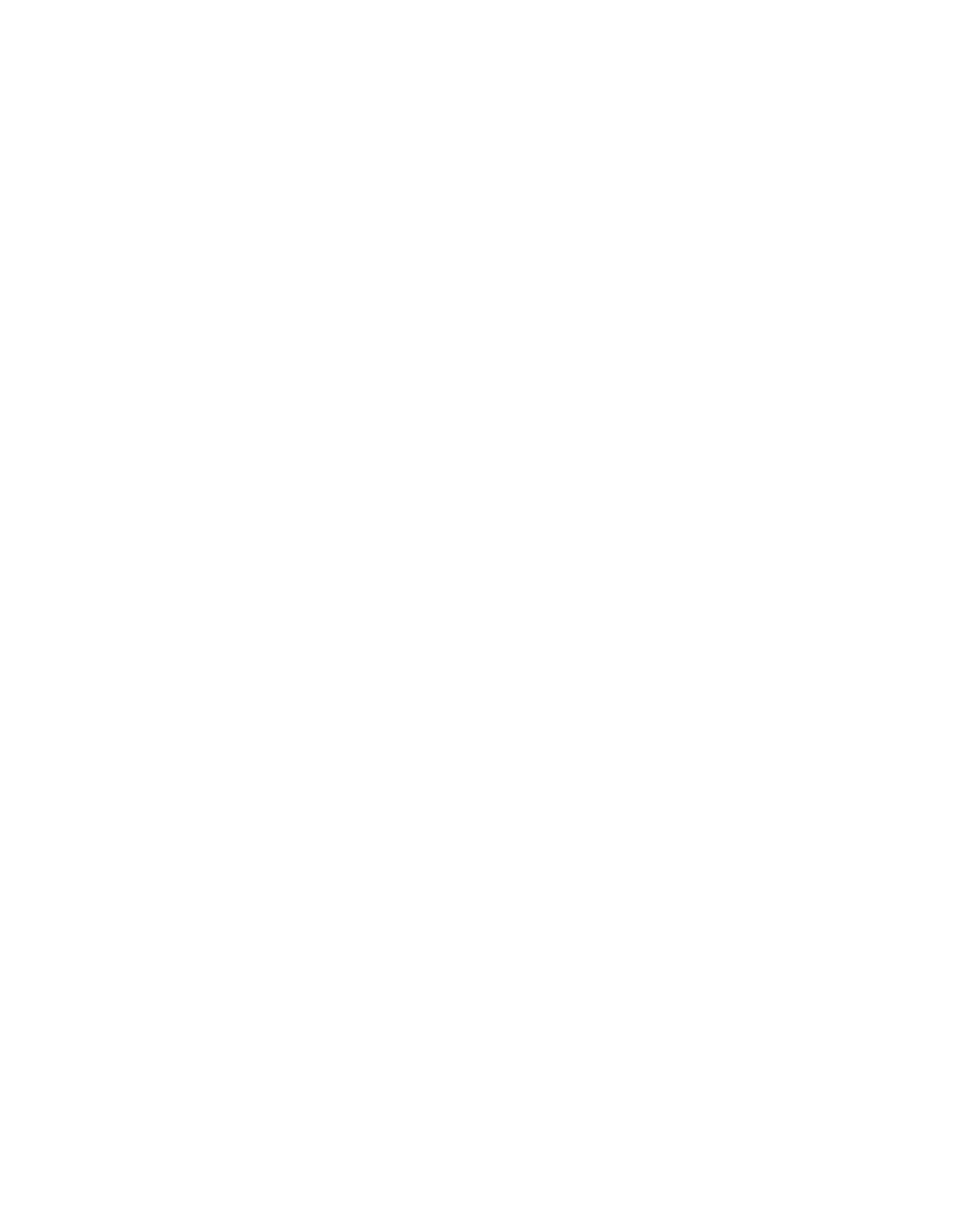## **Contact Information**

#### **PROVOST OFFICE**

Dr. Jennifer Herazy, Chief Administrative Officer for Academics and Research Carnegie Building Mail Code 0325 404-385-3037, jennifer.herazy@carnegie.gatech.edu

## **INSTITUTE RESOURCE OFFICES**

*Academic Effectiveness* Dr. Loraine Phillips, Associate Provost for Academic Effectiveness A. French Building, Ste. #003, Mail Code 0741 404-385-1419, loraine.phillips@gatech.edu

Adam Stroh, Program & Operations Manager A. French Building, Ste. #003, Mail Code 0741 404-385-2229, adam.stroh@gatech.edu

#### **UNIT CONTACTS FOR VICE PROVOST UNIT EXTERNAL REVIEW**

| <b>Enrollment Services</b> | Dr. Paul Kohn, Vice Provost for Enrollment Services<br>404-385-3708, paul.kohn@ssc.gatech.edu |
|----------------------------|-----------------------------------------------------------------------------------------------|
| <b>Graduate Education</b>  | Dr. Bonnie Ferri, Vice Provost for Graduate Education and Faculty Affairs                     |
| <b>And Faculty Affairs</b> | 404-385-3685, bonnie.ferri@gatech.edu                                                         |
| International              | Dr. Yves Berthelot, Vice Provost for International Initiatives                                |
| <b>Initiatives</b>         | 404-894-7482, yves.berthelot@provost.gatech.edu                                               |
| Undergraduate              | Dr. Colin Potts, Vice Provost for Undergraduate Education                                     |
| Education                  | 404-894-5054, colin.potts@gatech.edu                                                          |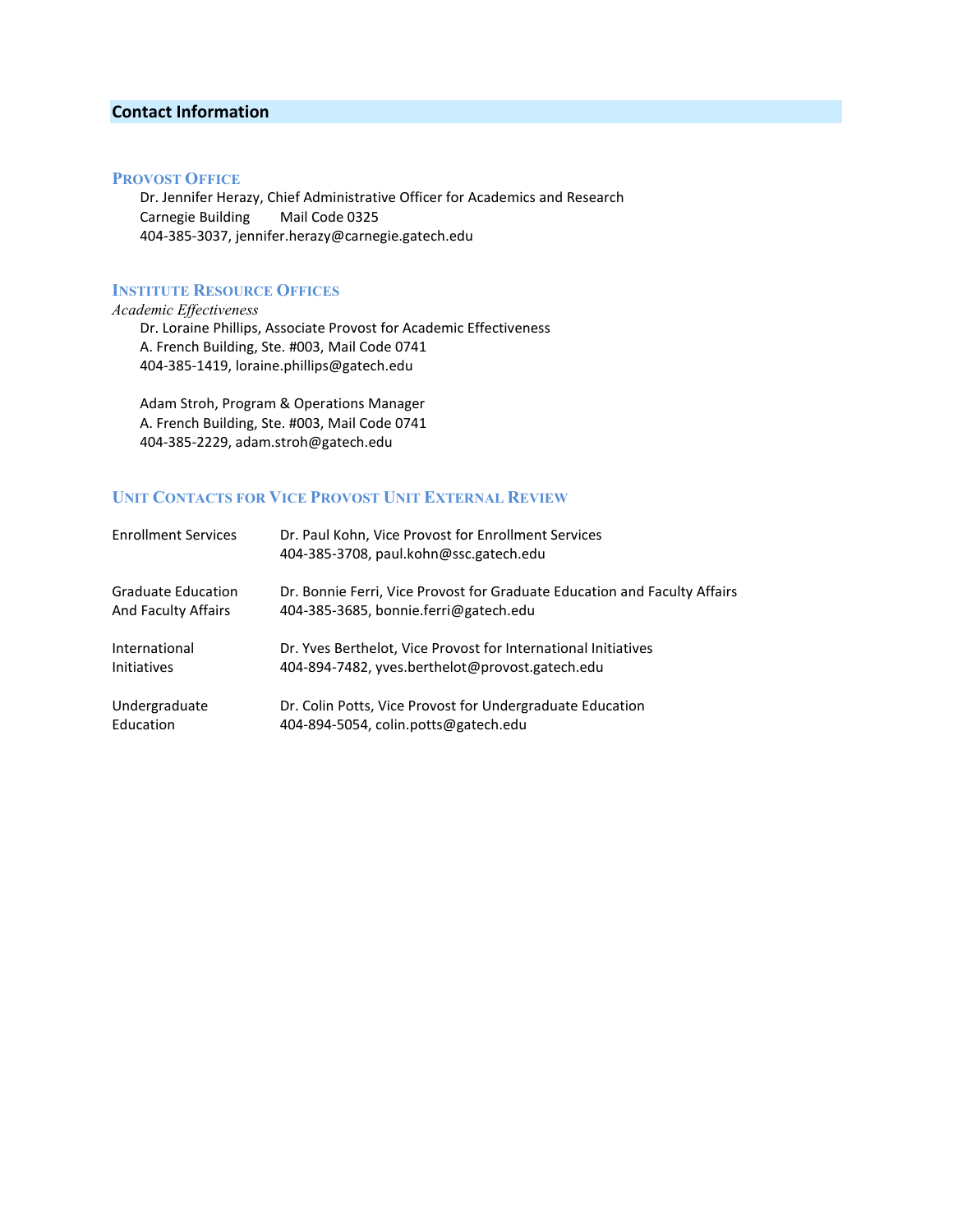# **Vice Provost Unit External Review**

## **Table of Contents**

| Ι.   |    |                                                               | $\mathbf{1}$   |
|------|----|---------------------------------------------------------------|----------------|
| II.  |    | The Vice Provost Unit External Review Process at Georgia Tech | 3              |
| III. |    |                                                               | $\overline{7}$ |
| IV.  |    |                                                               | 8              |
| V.   |    |                                                               | 9              |
| VI.  |    | Appendices: Formats and Samples                               |                |
|      | А. | Self-study Transmittal Sheet                                  | $A-1$          |
|      | В. |                                                               | $A-2$          |
|      | C. | Confirmation Letter Sample                                    | $A-3$          |
|      | D. | Pre-visit Letter to Confirmed Reviewer Sample                 | A-4            |
|      | Е. |                                                               | $A-5$          |
|      | F. | Sample External Review Committee Visit Itinerary              | $A-6$          |
|      | G. | Sample Process for Feedback Loop                              | $A-7$          |
|      | Н. |                                                               | $A - 8$        |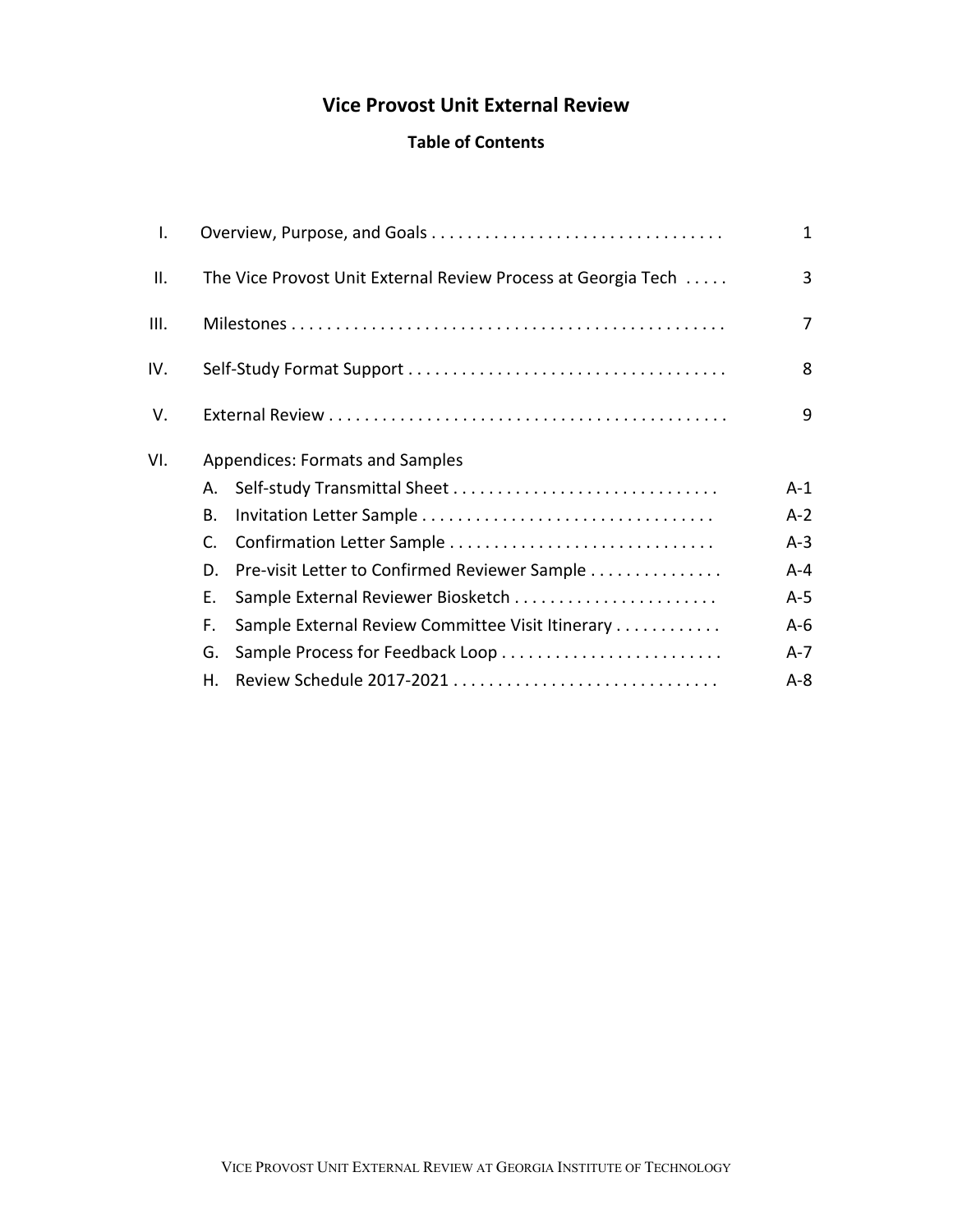#### **I. Overview**

In accordance with the President's Strategic Plan and Goal #5—to relentlessly pursue institutional effectiveness—the Georgia Tech Provost's Office implements Vice Provost Unit External Reviews. Vice Provost Unit External Review is a collaborative process designed to bring the professional judgment and input of respected colleagues in assessing and improving the quality of Vice Provost Units and the services they provide in the areas of enrollment management, undergraduate education, graduate education, faculty development, and international education and initiative development. Each Vice Provost Unit will participate in gathering information about the unit, reviewing and analyzing this information to produce a self-study, selecting an external review committee (approved by the Provost), preparing for and facilitating a site-visit, responding to the external reviewers' report and recommendations for improvement, and following up to ensure that the unit is supported in its efforts for ongoing improvement.

The purpose of Georgia Tech's Vice Provost Unit External Review is to conduct a strategic evaluation of each unit approximately every seven years to cultivate a culture of continuous improvement.

Vice Provost Unit External Reviews involve the following materials and activities:

- preparation of a self-study by the unit and approved through the relevant Vice Provost
- visit and review by an external review committee and a written report of the external review
- commentary by the Vice Provost of the unit in review of the external review committee's report
- review and comment of the self-study and associated materials by the Provost
- a plan developed by the unit outlining actions to be taken based on the results of the review
- annual progress report uploaded to the secure  $\leq$  [www.apr.gatech.edu](http://www.apr.gatech.edu/)  $\geq$  website

The Office of the Provost, through the Associate Provost for Academic Effectiveness, is responsible for assuring a comprehensive unit review is scheduled and conducted for each Vice Provost unit under the Office of the Provost. The Associate Provost for Academic Effectiveness serves as the manager for the process and a resource to the units. The Vice Provosts serve as the primary contact within each unit for the process. To the extent that is appropriate for the units, the Council for the Advancement of Standards (CAS) in Higher Education can serve as a guideline for the review.

A. Purpose

The Vice Provost Unit External Review in the Office of the Provost at Georgia Institute of Technology is a comprehensive and meaningful effectiveness process aimed at determining how well a unit achieves its stated mission, goals, and/or chief responsibilities and appropriateness of scope. In the spirit of continuous improvement, the process helps units determine how best to create and sustain program excellence. Through intentional, reflective self-study, external review, and careful action planning, units identify how they can be preeminent among their peer institutions.

- B. Goals
	- Provide evidence of quality by affirming effectiveness of the unit's programs, services, and operations.
	- Provide evidence of continuous improvement by responding to recommendations through careful consideration and action planning.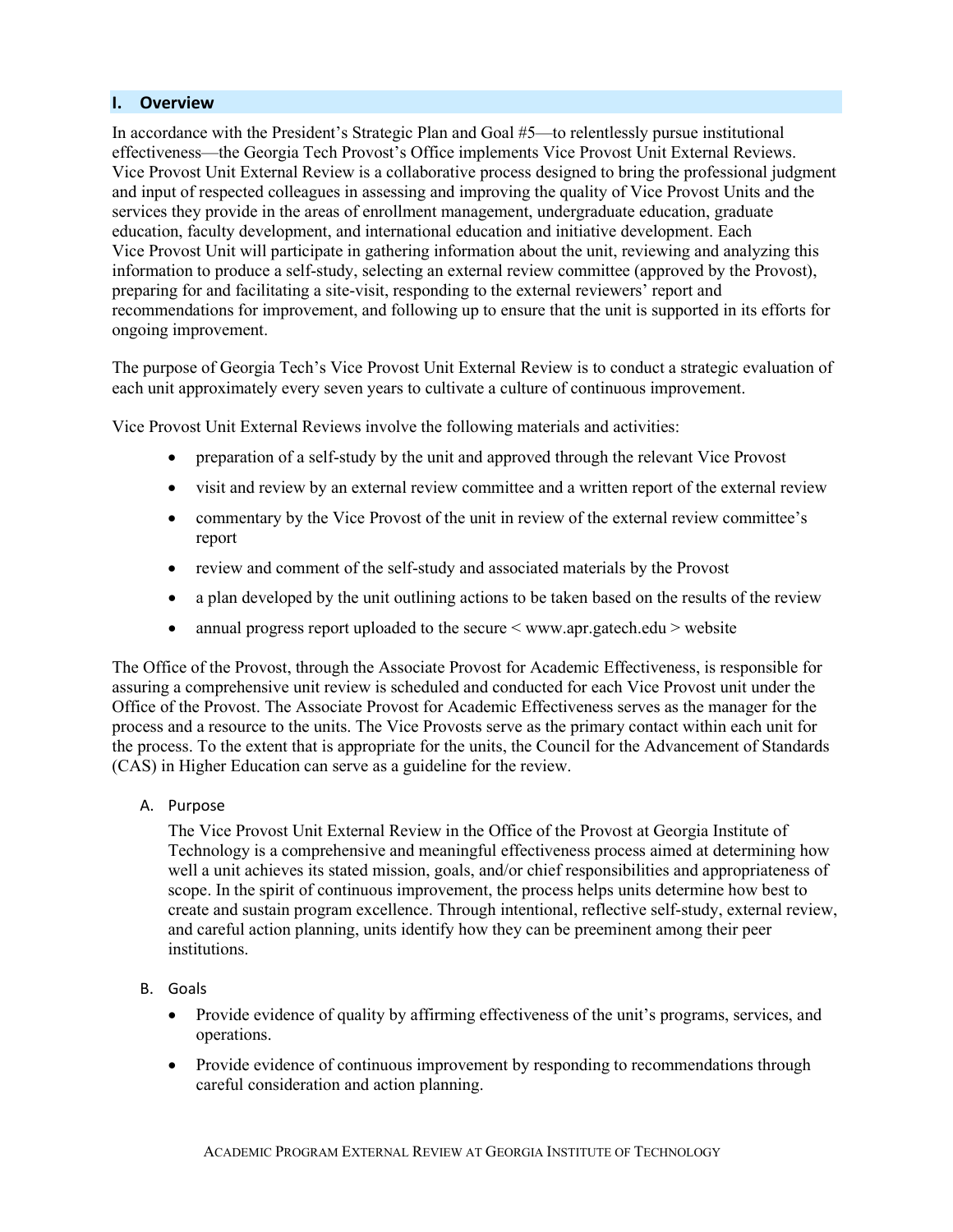- Clearly articulate the unit's overall contribution to the mission of Georgia Institute of Technology.
- Revisit appropriateness of scope for the unit.
- Identify strengths, weaknesses, opportunities, and threats (SWOT) to inform the continuous improvement process.
- In the spirit of *Creating the Next*<sup>®</sup>, encourage strategic thinking, innovation in operation and mission, and planning for both the short- and long-term future.
- Consider the unit's strategic resource allocation—need and effectiveness.
- Consider and utilize the Institute's annual process for outcomes assessment.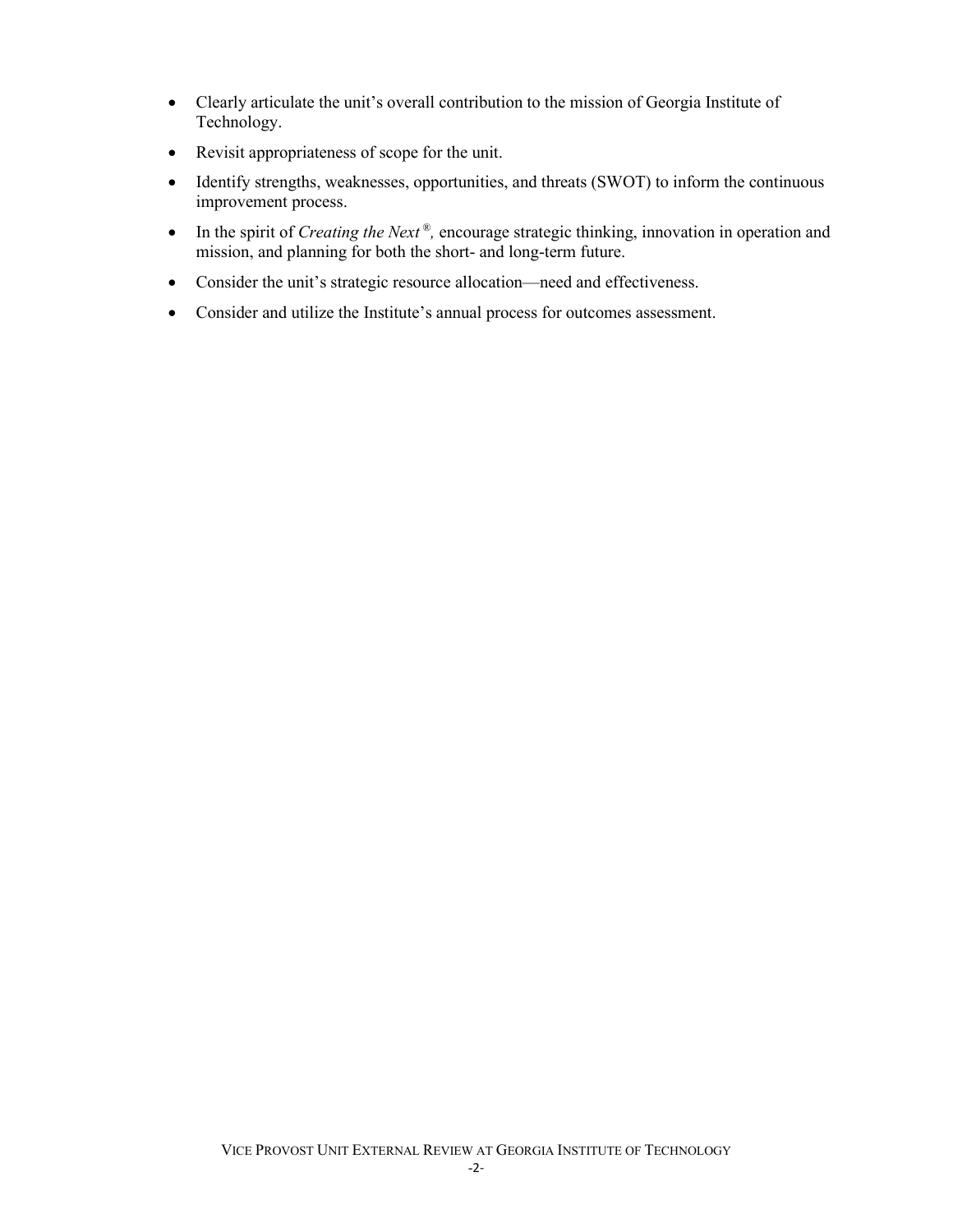## **II. The Vice Provost Unit External Review Process**

A. Logistics and Schedule

The process can be divided into six parts as described below.

- 1. Planning meeting convened by the Associate Vice Provost for Academic Effectiveness, the Vice Provost, and others selected by the Vice Provost
- 2. Planning meeting by the Vice Provost and all relevant directors and other administrators
- 3. Selection and approval of the external reviewers and confirmation of the visit dates
- 4. Preparation of the unit self-study\*
- 5. Visit and written report by the external review committee
- 6. Closure of the review with the Vice Provost and the Provost
- 7. Progress reporting within the unit and to the Provost

#### **Table 1. Estimated Schedule of Vice Provost Unit External Reviews**

| Unit                                               | Incumbent             | <b>Vice Provost Unit</b><br>Seven-Year<br><b>External Review</b> |
|----------------------------------------------------|-----------------------|------------------------------------------------------------------|
| <b>Enrollment Services</b>                         | Paul Kohn             | 2017                                                             |
| Undergraduate Education                            | Colin Potts           | 2018                                                             |
| Graduate Education &<br><b>Faculty Development</b> | <b>Bonnie Ferri</b>   | 2020-21                                                          |
| International Initiatives                          | <b>Yves Berthelot</b> | 2020-21                                                          |

\*Note: The self-study is to be completed in the spring and the external committee visits in the fall of the same calendar year.

#### B. Details

#### *Planning Meeting*

Each spring semester the schedule of Vice Provost units for review in the coming year is reconfirmed with the Vice Provosts. Planning meetings with the units are subsequently scheduled to include the Vice Provost, Associate Provost for Academic Effectiveness, and others designated by the Vice Provost to discuss the responsibilities and schedule of the review.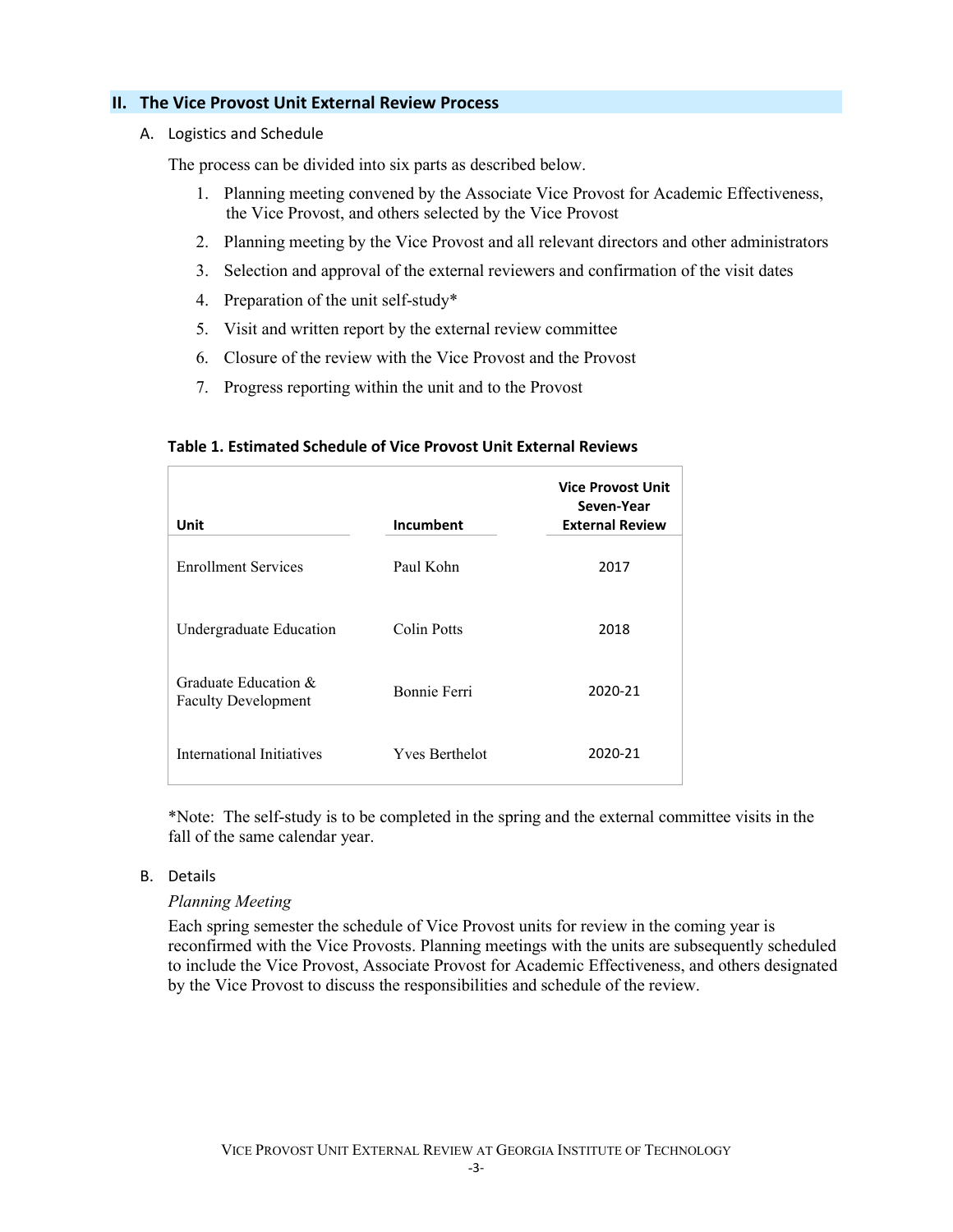The Provost Office will provide some support to the VP External Unit Reviews, to include:

- The honorariums, set at \$3,000 for the chair and \$2,500 for the other reviewers. If more than four reviewers are requested, the additional expense should be discussed with the Chief Administrative Officer for Academics and Research.
- The travel (flight, mileage, hotel, and reimbursable meals while travelling) of the reviewers.

The Office of Academic Effectiveness will work with the VP's unit staff to reimburse the reviewers. The units will need to absorb other costs associated with the review; i.e., group meals, catering for meetings, cost of preparing the self-study, etc.

#### *External Reviewers and Visit Dates*

Among the first actions to be undertaken by the unit is to develop a list of proposed external reviewers and confirm the dates of the review committee's visit.

The Provost expects unit staff to be actively involved in the selection of the external reviewers. The Vice Provost must approve the list of external reviewers with the Provost through the Associate Provost for Academic Effectiveness. It is recommended that the initial suggested list have more reviewers than will be needed so replacements can be invited quickly if needed. The number of reviewers for the visit is to be decided by the Vice Provost. Four-to-six reviewers is standard, and the recommended minimum for a visit is three. The composition of the review team should ensure that a review of all unit activities and areas will occur, as well as specific areas of expertise as selected by the Vice Provost. Given the caliber of individuals sought, experience has shown that at least one reviewer may need to cancel on short notice.

Other factors to be considered in identifying a list of reviewers are: familiarity and capability to evaluate the scope of the activities and interests of the unit, familiarity with large research universities, and administrative experience. While it is expected that many individuals within the program will likely know the reviewers, it is also expected that conflicts of interest should be avoided.

The list of potential external reviewers should be coordinated with the Office of the Provost, providing a brief statement of how the staff of the unit were involved in the selection of the reviewers. To facilitate this request, the Office of the Vice Provost should forward this material to the Associate Provost for Academic Effectiveness who will secure the approval of the Provost. It is understood that this list is often dynamic and that this coordinating step can be difficult to implement. Therefore, each unit should discuss how they will handle this step with the Associate Provost for Academic Effectiveness during their planning meeting.

The Vice Provost is responsible for extending invitations to those on the list (see Appendices B and C for suggested letter templates).

In order to ensure the availability of the Provost to meet with the external reviewers the dates of the visit should also be coordinated in advance with appropriate administrative offices. The unit is responsible for determining the visit dates of the external review committee, coordinating those dates with the Office of the Provost, coordinating visit arrangements, funding the visit and any associated honorariums, and hosting the reviewers during their visit.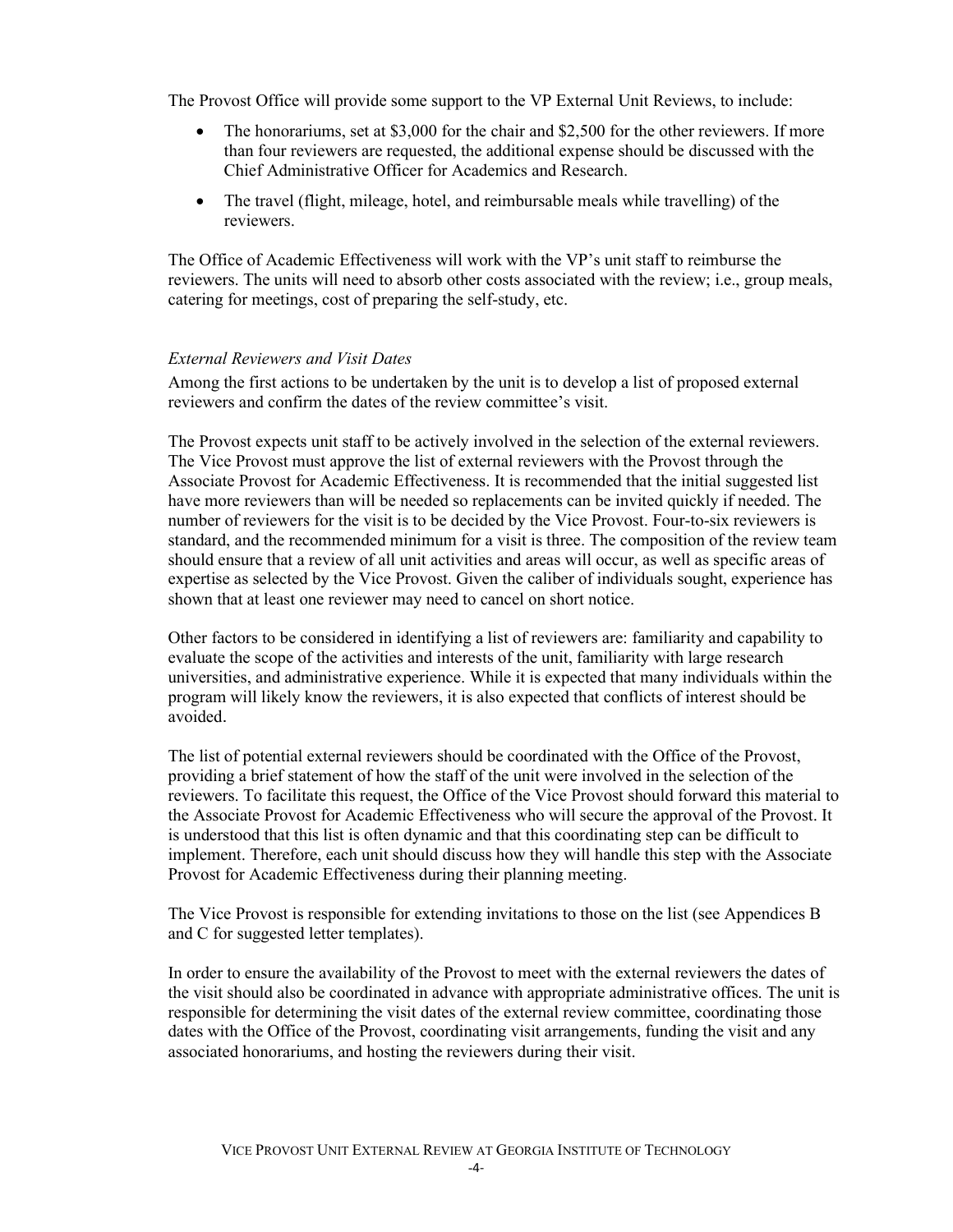In advance of the visit, the itinerary, a biosketch of each reviewer (see Appendix E), and the selfstudy are to be provided to the Associate Provost for Academic Effectiveness and uploaded to the < [www.apr.gatech.edu](http://www.apr.gatech.edu/) > protected website.

Timely completion of this part, especially setting the external review visit dates, is critical. It largely determines the remainder of the preparation and review schedule. Thus, it is imperative that action on this begin as soon as possible following the planning meeting. Coordinating the calendars of the Provost, Vice Provost, unit administrators, and external reviewers is among the most challenging aspects of the review process.

#### *Preparation of the Program Self-Study*

The self-study and its associated support materials are the primary artifacts for the members of your external review committee to prepare for their visit. It is highly recommended that the conduct of the self-study be inclusive of the unit as a whole.

The final version of the unit self-study and its appendices should be uploaded to the APR website  $\leq$  [www.apr.gatech.edu](http://www.apr.gatech.edu/)  $>$  at least two (2) weeks prior to the visit of the external reviewers. There must be evidence that the Vice Provost and the Provost have reviewed and approved the selfstudy before it is uploaded. This may be in the form of an email (Appendix A).

This self-study is a second critical part in the unit review, and its preparation should also begin shortly after the planning meeting. The self-study focus and outline can be started while the Vice Provost is gathering and examining unit data. Ideally, the self-study should be mailed to the external review committee about one month before the visit, but no less than two weeks. A hardcopy and an electronic copy should be provided to the reviewers.

#### *Visit and Written Report by the External Review Committee*

The visit by the external review committee is typically two or three days. It is recommended that the Vice Provost identify one member of the external review committee to serve as the chair of the committee. The visit schedule is determined by the Vice Provost and chair of the external review committee. During the visit, external reviewers should have time to meet with staff without the unit leadership present. This would allow the reviewers to interact with them in a social and/or informal manner. (A suggested schedule for consideration is outlined in Appendix F.)

The Provost has indicated that he does not need to be included in the welcome/entrance meeting with the Vice Provost and external review committee. However, the Provost, the Chief Administrative Officer for Academics and Research, and the Associate Provost for Academic Effectiveness *will* attend the exit meeting conducted by the external review committee, scheduled at the end of its campus visit.

At the exit meeting, the external review committee will deliver its advisory report orally, which includes findings and recommendations and which may include a PowerPoint presentation. Three weeks following the campus exit meeting, the chair of the external review committee is responsible for the delivery of the committee's written report to the Provost with a copy to the Vice Provost and Associate Provost for Academic Effectiveness. Delivery of this report is essential to the review.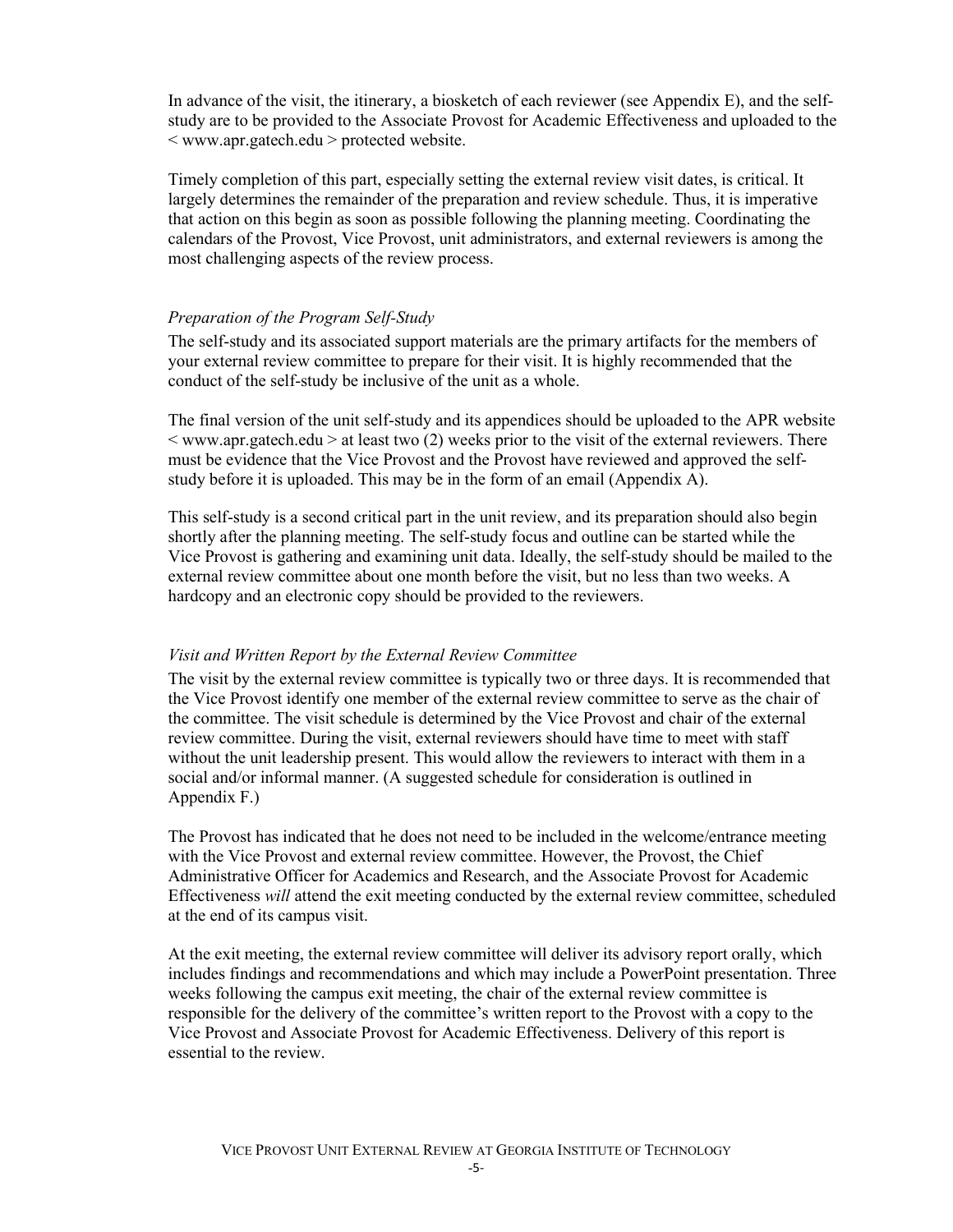#### *Closure of the Review*

Once the report has been received, it is recommended that the Vice Provost host a meeting with the unit to discuss the review. Then the Vice Provost, with input from the Provost, should decide what actions are to be taken based on the results from the unit review. A unit response, which is a written plan summarizing these actions, should be forwarded to the Provost and Associate Provost for Academic effectiveness. This closure of the review process will be discussed at the initial planning meeting.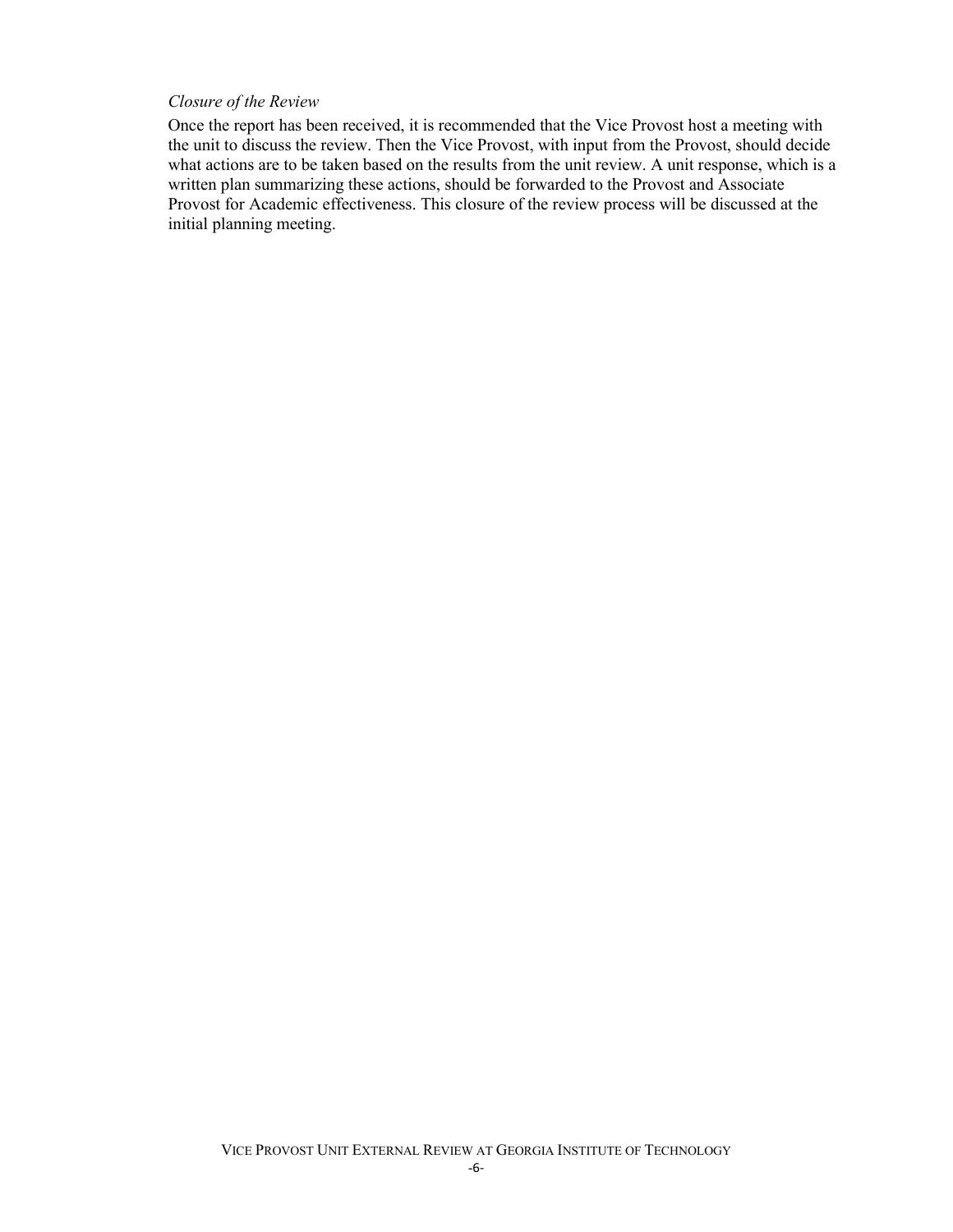## **III. Summary of Milestones**

| <b>APR Schedule</b>                                      | <b>Actions</b>                                                                                                                                                                                                                                                         | <b>Responsible Parties</b>                      |  |
|----------------------------------------------------------|------------------------------------------------------------------------------------------------------------------------------------------------------------------------------------------------------------------------------------------------------------------------|-------------------------------------------------|--|
| December                                                 | Confirm review schedule with the Vice Provost                                                                                                                                                                                                                          | Associate Provost for<br>Academic Effectiveness |  |
| January-February                                         | Planning meeting held with Vice Provost, Associate<br>Provost for Academic Effectiveness, directors, and<br>others designated by the Vice Provost                                                                                                                      | Associate Provost for<br>Academic Effectiveness |  |
| January-February                                         | Planning meeting by the Vice Provost and all<br>relevant directors and other administrators                                                                                                                                                                            | Vice Provost                                    |  |
| February-early March                                     | List of external reviewers forwarded to the Provost<br>through the Associate Provost for Academic<br>Effectiveness                                                                                                                                                     | Vice Provost                                    |  |
| April                                                    | Electronic file with <i>confirmed</i> reviewers,<br>biosketches, and visit dates forwarded to the<br>Associate Provost for Academic Effectiveness and<br>uploaded to the APR website.                                                                                  | Vice Provost                                    |  |
| By early Summer                                          | Self-study conducted and report signed off by Vice<br>Provost                                                                                                                                                                                                          | Vice Provost                                    |  |
| August-September                                         | Self-study forwarded to the Associate Provost<br>for Academic Effectiveness and uploaded to the<br>APR website.<br>The Review package (self-study and visit<br>itinerary) should be prepared by the Vice<br>Provost's office and sent to the Office of the<br>Provost. | Vice Provost                                    |  |
| September-November                                       | Visit by external review committee and oral report<br>by committee                                                                                                                                                                                                     | Vice Provost                                    |  |
| Three weeks following<br>the external committee<br>visit | The written report of the external review committee<br>is received by Provost, Vice Provost, and Associate<br>Provost for Academic Effectiveness. Vice Provost's<br>office to upload copy to the APR website.                                                          | Vice Provost                                    |  |
| February                                                 | Vice Provost unit response and improvement plan<br>uploaded to the APR website.                                                                                                                                                                                        | Vice Provost                                    |  |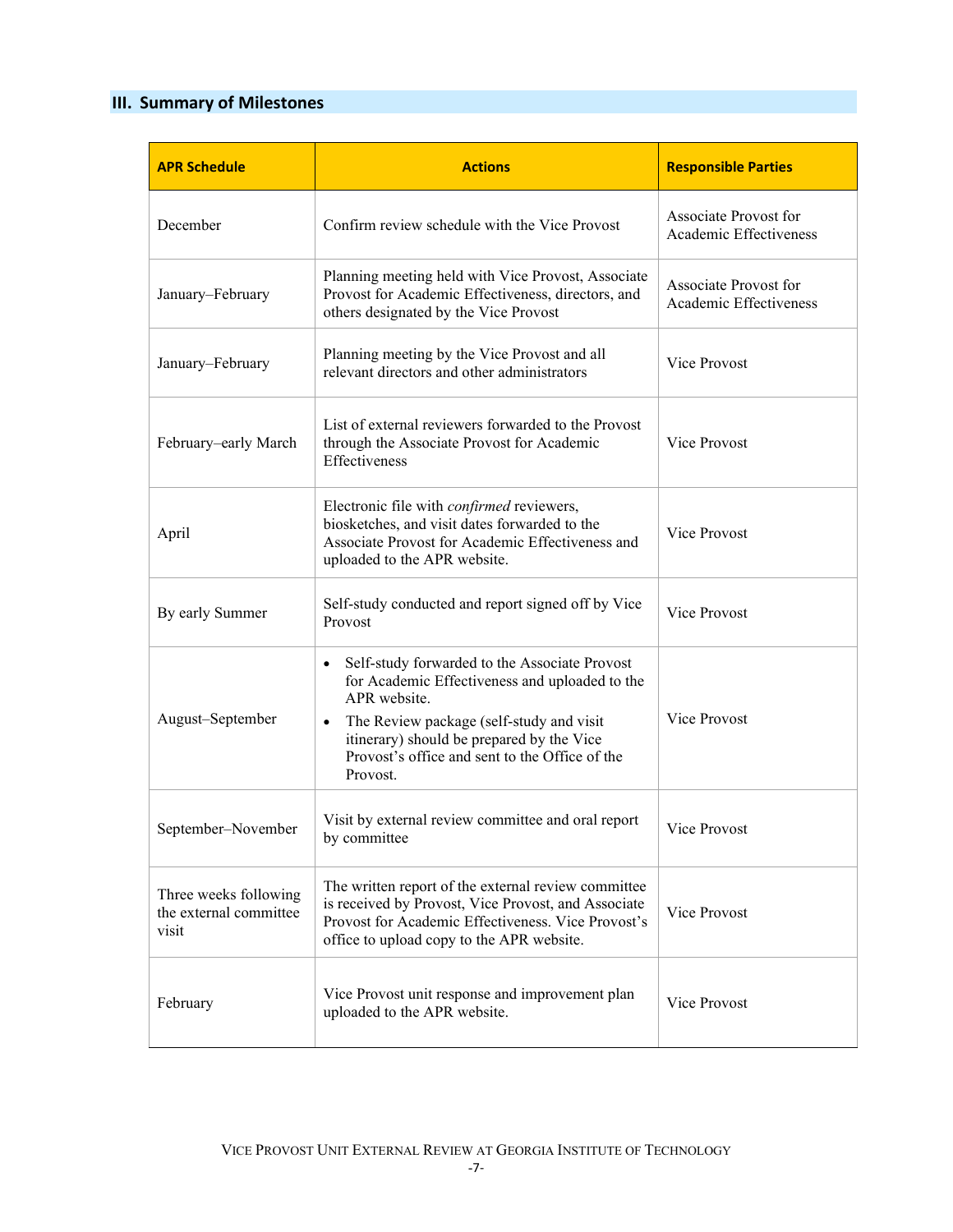#### **IV. Self-Study Format Support**

The self-study should be organized into the following sections and divided into subsections as appropriate. Additional sections may be added as decided by the Vice Provost.

A. Executive Summary

The executive summary is presented by the unit's leadership to note significant and noteworthy results as well as to add thoughts on the outcomes of the self-study. The executive summary provides the opportunity for the unit leadership to communicate information to the external reviewers that will help establish the goals for and focus of the upcoming on-site review of the unit.

B. Overview of the Unit and Component Programs

This section describes the unit in terms of its role and placement within the Institute, connection to the institutional mission, and stature within its peer community (if applicable). Major recent events that may have a significant bearing on the future direction of the unit should be considered for inclusion here. The overview should be comprehensive and include all areas within the unit. Consideration of scope can be included, as appropriate.

#### C. Vision and Strategic Direction

A summary of the vision and strategic direction for the unit should be presented in this section.

#### D. Institutional Effectiveness

The "viability, productivity, and quality" of the unit and its offices under review are to be addressed and discussed in the self-study.

A key portion of the preparation of the self-study process is the examination of available multiyear internally collected data for the unit. Regardless, the preparation of the self-study of the unit(s) should include:

- 1. a description and review of each relevant major office and service in the unit;
- 2. an overview of the unit's assessment plans, findings reported as a part of annual assessment updates, discernable trends, and improvements implemented based on assessment results.

#### E. Organization and Facilities

A description and state of the unit's leadership and administrative organization should be presented in this section, including organizational charts.

#### F. Future Opportunities

This section should summarize future opportunities as a result of this self-study, and how the unit presently plans to address them. This section should state the goals and vision of where the unit expects to be going between the present and the next review. This key section of the report sets the tone of the future movement of the unit.

G. Additional Supporting Materials/Appendices

Additional materials in support of the self-study should be included in this section.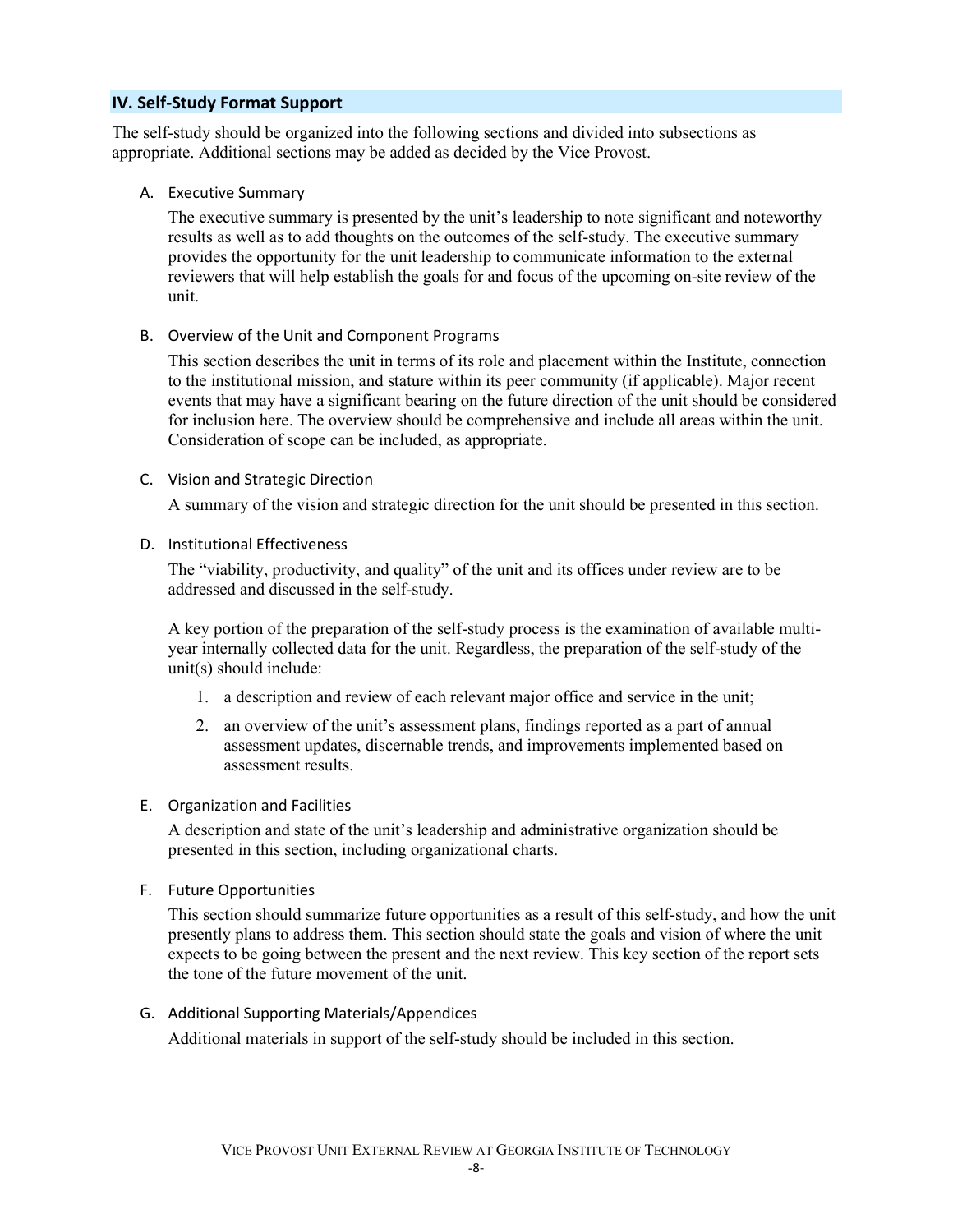#### **V. The External Review**

#### A. The Visit

The schedule below is typical for external reviews. Day One is typically a travel day for the reviewers and a business dinner meeting to outline and start the review. Day Two is a full day of meetings with the unit leadership, program leadership, staff, students, and administrators that includes a tour of the unit/Institute facilities. See Appendix F for a detailed sample itinerary plan for the visit.

#### Day One

- a. Arrival and hotel check-in.
- b. Business dinner meeting hosted by the Vice Provost to welcome the reviewers, provide the charge to the committee, discuss the review and deliverables, and re-confirm the schedule. This dinner meeting does not need to include the Provost; it is a time for the review committee to meet with the Vice Provost and unit leadership.

#### Day Two

Unit review(s) begins. Among the meetings and events to plan are:

- a. An overview of the unit(s) by the Vice Provost and other leadership.
- b. Staff introduction and meetings—allow for both individual and group times.
	- i. Reserved office/meeting space should be made available throughout Day Two to allow a location for faculty and staff wishing to meet individually with reviewers.
- c. Discussion time with principals involved with the units.
- d. A reception at a time conducive for staff to interact with the reviewers without unit leadership.
	- i. Advanced and broadcasted announcement of the date, time, and location will help to ensure strong attendance at this event.

In the evening, time should be allowed for the review committee to draft its recommendations and prepare for the next day's exit meeting. It is desirable that the committee conduct a Strengths, Weaknesses, Opportunities, and Threats (SWOT) analysis as part of their review and report.

#### Day Three

Review concludes with morning time for the committee to revisit its comments and recommendations.

- a. The exit meeting should be scheduled at a time convenient to the Provost/representative, Vice Provosts, and others as decided by the Provost and the Vice Provost.
- b. An oral report and/or presentation are desired at the exit meeting on campus.
- c. A written report is to be submitted to the Provost with a copy to the Vice Provost and the Associate Provost for Academic Effectiveness three weeks following the campus review.
- d. If there is time on Day Two for the review committee to draft its written report, then adjournment can be by noon on the third day. Other schedules include freeing up the morning of Day Three for this task and then closing by mid-afternoon.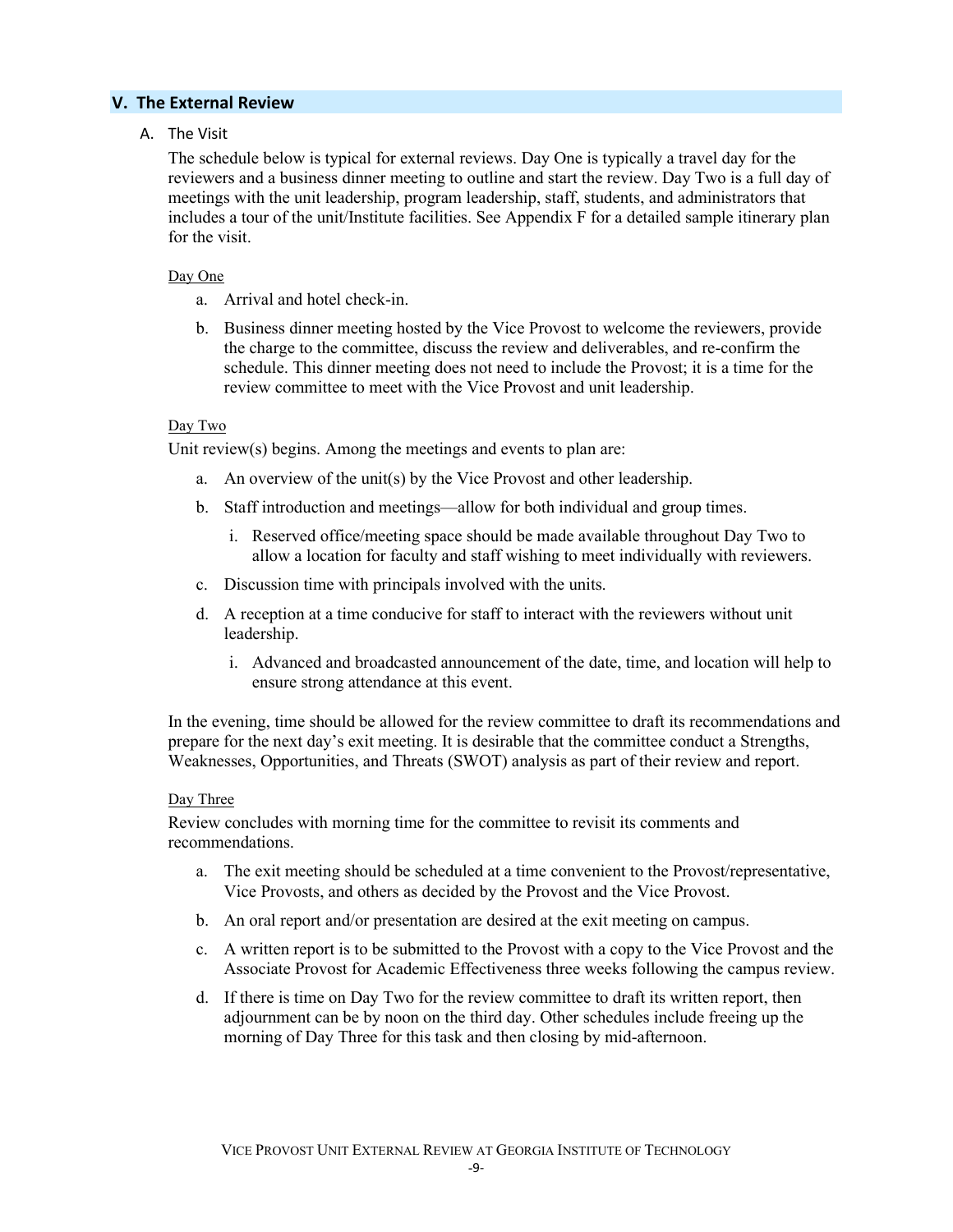#### B. The Written Report

When possible, the external review committee should draft its written report on the evening of Day Two, along with its oral presentation for the next day's exit meeting with the Provost, Vice Provost, Associate Vice Provosts, and selected leaders. Day Three concludes with two morning sessions: time for the committee to finalize its recommendations and possibly meet with the Vice Provost; and then a meeting to present the recommendations to the Provost, Vice Provosts, and others as determined by the Office of the Provost. If additional review time is needed to complete the review by the external committee, the afternoon of Day Three could be scheduled for the exit meeting. Included in that review should be the committee's Strengths, Weaknesses, Opportunities, and Threats (SWOT) analysis.

Three weeks following the visit, the chair of the external review committee is to provide the committee's written report to the Provost with copies to the Vice Provost and Associate Provost for Academic Effectiveness (or as decided at the exit meeting), containing comments on and recommendations for the reviewed unit(s).

#### C. Closing the Loop: The Action Plan

The Vice Provost should provide a written response to the report, forward that response to the Provost with a copy to the Associate Provost, and upload it to the secure < [www.apr.gatech.edu](http://www.apr.gatech.edu/) > website. Each unit should determine a process that involves the staff of the unit to determine and work on an action plan based on the unit review and external review report. One potential process is outlined in Appendix G. If a unit chooses to develop an alternative process, it should alert the Associate Provost with documentation of that process. This process will be discussed at the initial planning meeting.

Any such alternative process should include, at a minimum, the following components:

- Leadership by the Vice Provost
- Involvement of the faculty/staff of the unit
- Initial and annual communication to the Office of the Provost

The Office of the Provost is available to assist the Vice Provost in this important work.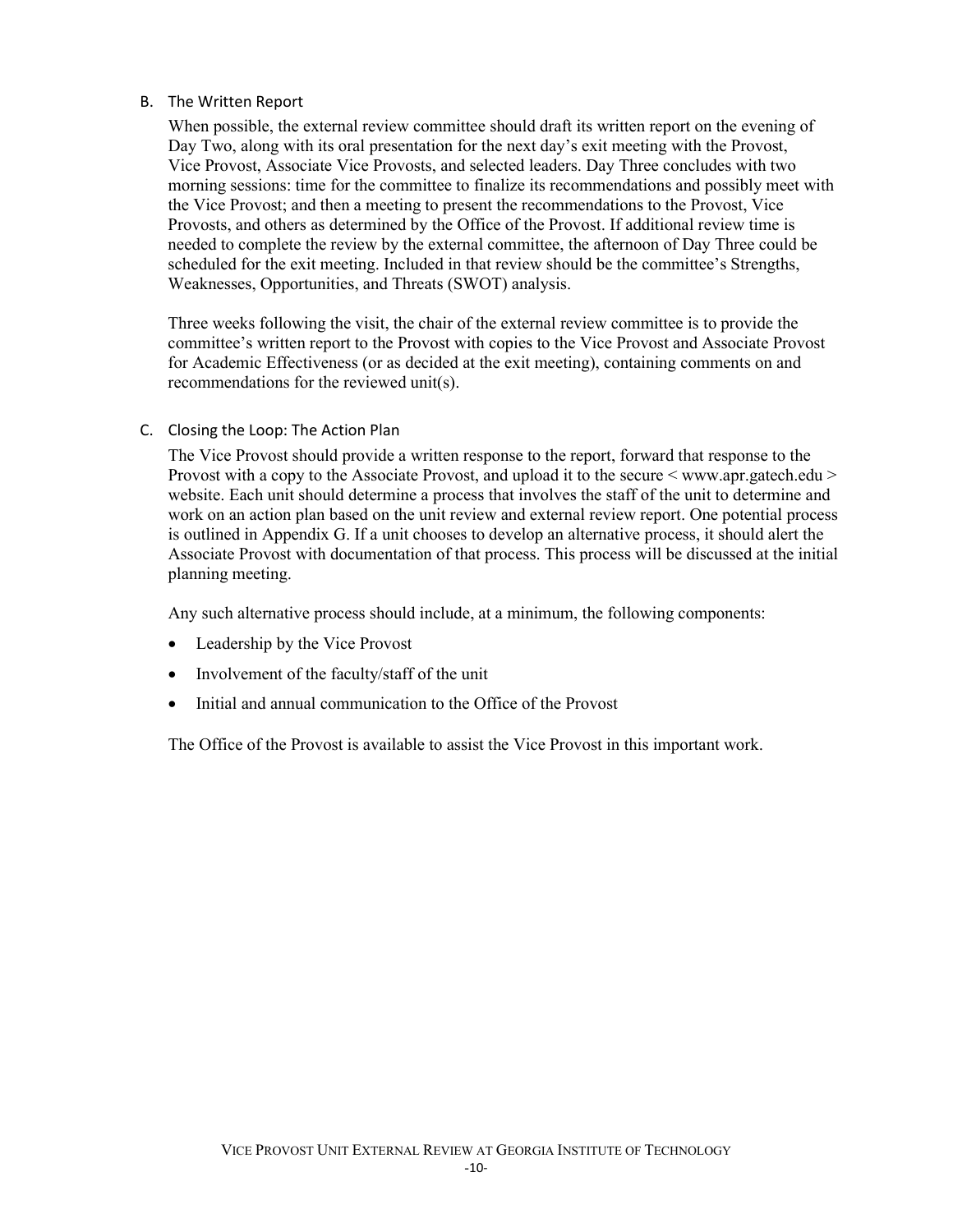## **VI. Appendices**

A. Self-Study Transmission Sheet

#### [Vice Provost's Letterhead]

#### MEMORANDUM

To: Rafael L. Bras Provost and Executive Vice President for Academic Affairs

From: [Vice Provost's Name] [Office]

Re: Vice Provost Unit External Review Self-Study for [Unit Name]

Date: [Date]

cc: Loraine Phillips

The attached self-study is submitted for your review and comment. Should you have any questions, please feel free to contact me [or name of unit contact, if appropriate].

Reviewed and approved:

[Name, Title—Unit Vice Provost]

 $\overline{\phantom{a}}$  , where  $\overline{\phantom{a}}$  , where  $\overline{\phantom{a}}$  ,  $\overline{\phantom{a}}$  ,  $\overline{\phantom{a}}$  ,  $\overline{\phantom{a}}$  ,  $\overline{\phantom{a}}$  ,  $\overline{\phantom{a}}$  ,  $\overline{\phantom{a}}$  ,  $\overline{\phantom{a}}$  ,  $\overline{\phantom{a}}$  ,  $\overline{\phantom{a}}$  ,  $\overline{\phantom{a}}$  ,  $\overline{\phantom{a}}$  ,  $\overline{\phantom{a}}$  ,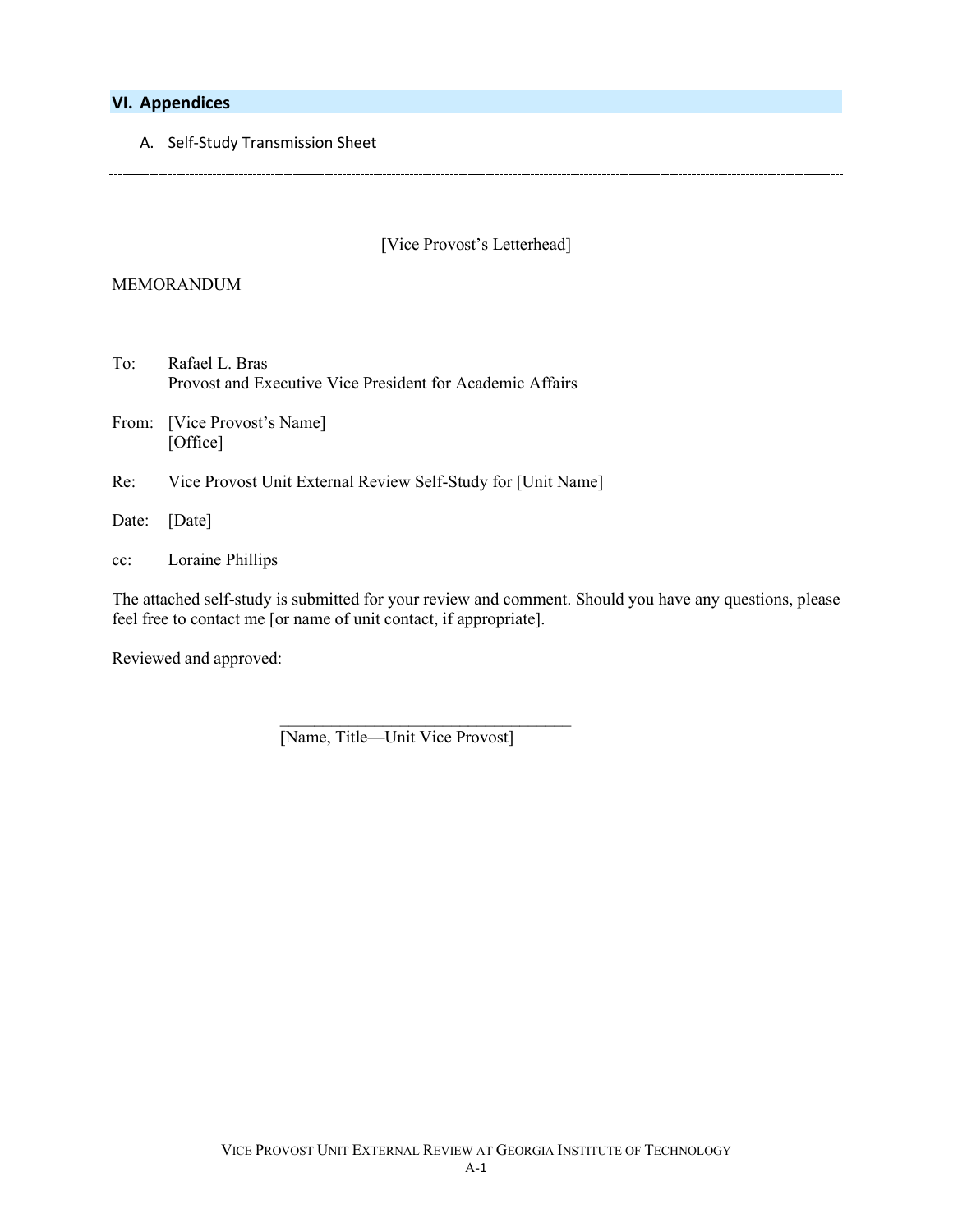[Vice Provost's Letterhead]

Dear [Name]:

Greetings from the Georgia Tech [Unit Name as appropriate]. The [Unit] is conducting its seven-year program review for the [name(s) of unit(s)] this fall. The primary purpose of our unit review is to conduct a strategic evaluation of the [Unit] and its programs by evaluating our overall effectiveness.

My purpose in writing to you is to invite you to serve on the [Unit] External Review Committee. The external review committee plays a valuable role by providing insight that is useful in developing future strategies.

As a member of the review committee, we would ask you to visit the campus beginning with an evening dinner, followed by a day of meetings with the Vice Provost, faculty, staff, students, and others. That evening and the following morning would be time for the committee to draft its written report and prepare an oral presentation of your findings and recommendations. Following the oral presentation at the exit meeting in the morning will be scheduled departures by noon of the third day. Within a couple of weeks of your visit, you would send the committee's written report to me. In addition, you would receive an honorarium of \$[as determined] in appreciation for your time and service.

The unit is scheduled to complete its self-study in [month/year] and that along with other pertinent materials would be sent to you in advance of your visit for preparation. We would like to schedule your visit in [month/year], ideally beginning [day of week and date], and concluding [day of week and date]. We greatly value your insights and opinions, and hope you can serve on the review committee at that time.

I have enclosed a [brochure/materials] to provide some background information on the [Unit]. Thank you for considering this invitation, and please give me a call if you have any questions.

Sincerely,

[Vice Provost's Signature Block]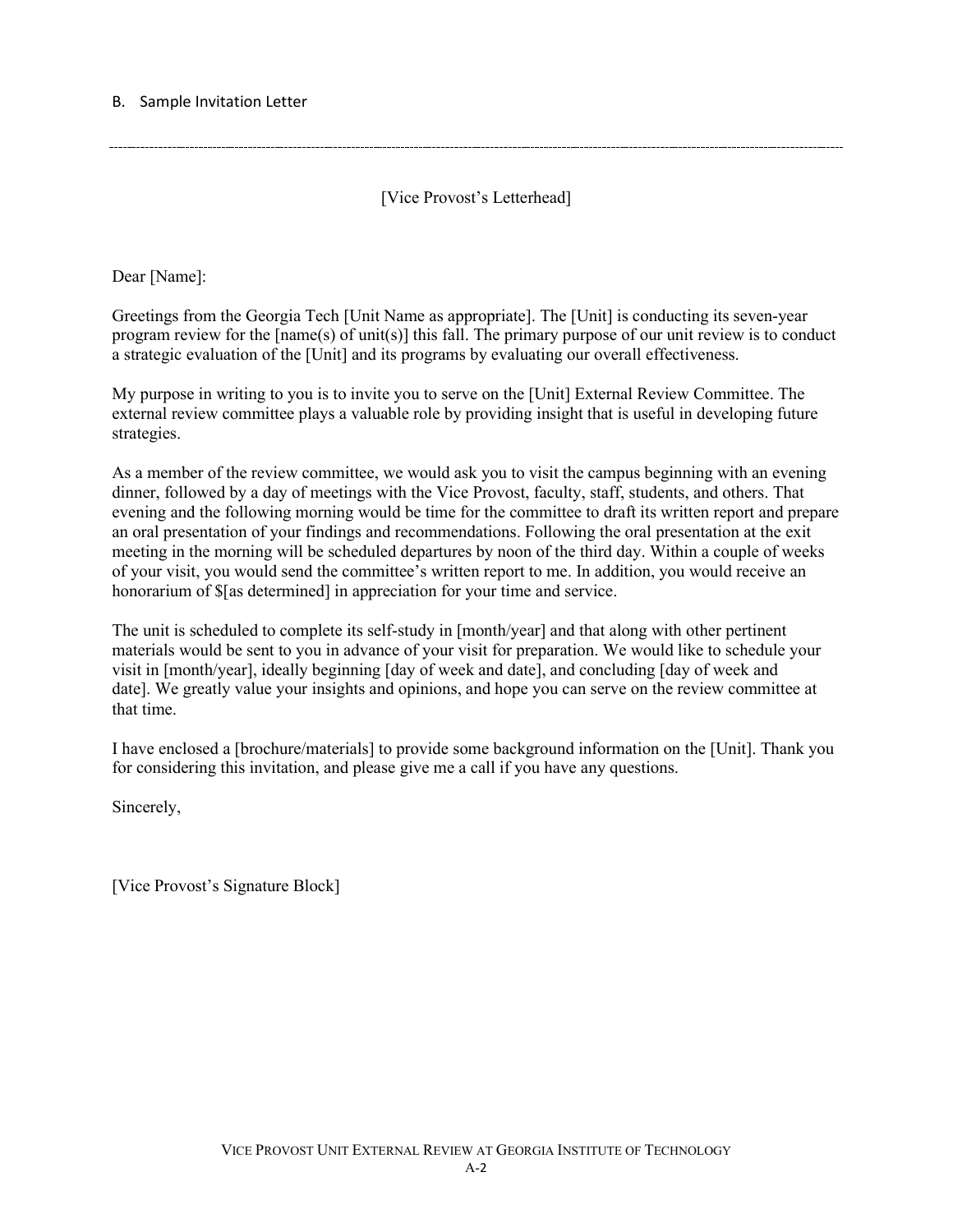[Vice Provost's Letterhead]

Dear [Name]:

We are very pleased that you will be able to serve on the External Visiting Review Committee for [Unit] on [dates] at Georgia Tech. Your advice and insight will have a great impact in guiding our [Unit's] future path. The members of the committee include [provide names, titles, and institution].

The review visit will begin on [date] with [highlight of Day One]. Day Two of the review visit, the committee will meet with our faculty and staff. At the end of the day, you will have a group dinner so that you may compare notes and draft your written report. On [day], the committee will present its findings in an oral presentation for the exit meeting on [date], which will include [names or titles: Provost, Vice Provost, Chief Administrative Officer, and Associate Provost] at [time]. The committee's final written report should be sent to the Provost with a copy to me and the Associate Provost for Academic Effectiveness by [date].

[Person's name and contact information] will assist you in making travel plans, reserve your hotel room, and help you with arrangements for your visit to Georgia Tech. In addition, we will reimburse you for travel expenses related to this review visit. Also, we will provide you with an honorarium of [amount, if wish to include] in appreciation for your service.

The unit(s) self-study and associated materials will be sent to you no later than [date]. In the meantime, please do not hesitate to call me [phone] or send an e-mail [e-mail address] should you have questions concerning the review.

Thank you again for your willingness to serve on this committee.

Sincerely,

[Signature/Block of the Vice Provost]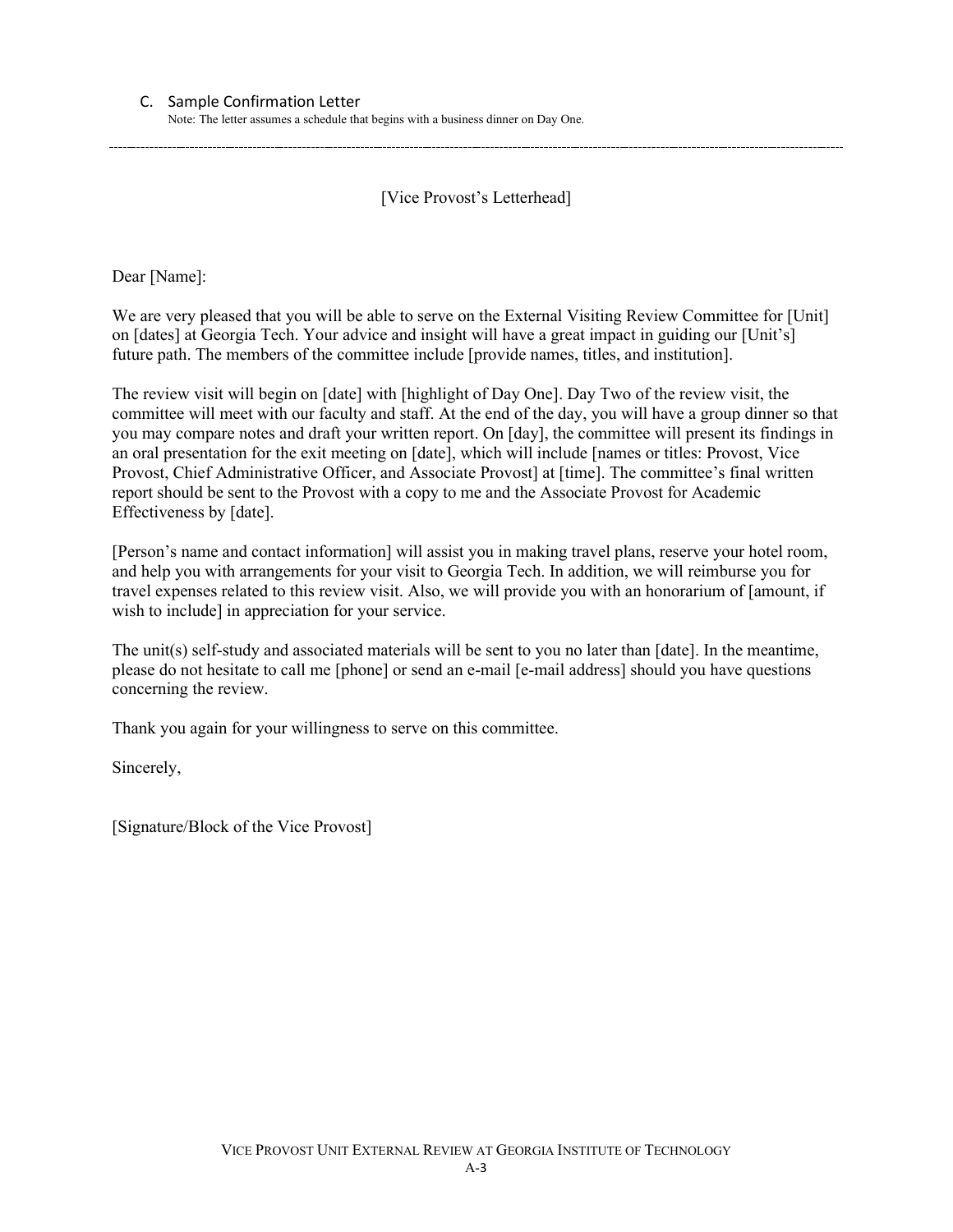D. Sample Pre-visit Letter to External Reviewer

## [Vice Provost's Letterhead]

Dear [Name]:

Thank you again for participating in the evaluation of [Unit] at Georgia Tech. Enclosed is the itinerary and self-study for your visit as well as contact information for [person's name] who will assist with your travel plans, hotel room, and other arrangements regarding your visit. If you have questions about the self-study, difficulties accessing it, or wish to receive any other materials, please contact [name of contact, title, number, e-mail address].

Allow me to summarize again the context for the visit and some important questions we would like you to consider. The Vice Provost Unit External Review is an Institute process in which we conduct a strategic evaluation of each Vice Provost unit every seven years. In addition to helping the Institute assess its strategic progress, the reviews are also used by the Vice Provosts to make program improvements. As you can see, you will be helping us address a number of areas, and most importantly, providing your insight on how to ensure that [Unit] is moving in the right direction.

We would like for you to provide an oral exit report of your observations and comments on [date], and also send your [committee's, if the Chair] written report [date that is three weeks after the campus review]. We ask that your report cover each area as outlined in the self-study materials as well as any additional findings you wish to include. In addition, we ask you to conduct a Strengths, Weaknesses, Opportunities, and Threats (SWOT) analysis for the unit. We would like you to consider three overarching set of questions. The questions [tailor these questions to your unit] are:

- 1) Is the unit pursuing appropriate strategic directions and, if so, how well are they achieving them? Are there unique opportunities the unit should be exploiting more fully? Are there areas being pursued that are not contributing substantially to the overall objectives of the unit and the Office of the Provost?
- 2) Does the unit have effective administrative structures, staffing, and leadership? Are fiscal and physical resources well aligned with and being fully utilized toward the unit's strategic directions?
- 3) Does the unit have high quality programs and effective assessment processes to assure its continued effectiveness?

Sincerely,

[Signature/Block of Vice Provost]

Enclosures:

- 1. Visit Itinerary
- 2. Self-Study
- 3. [Title of Other Materials]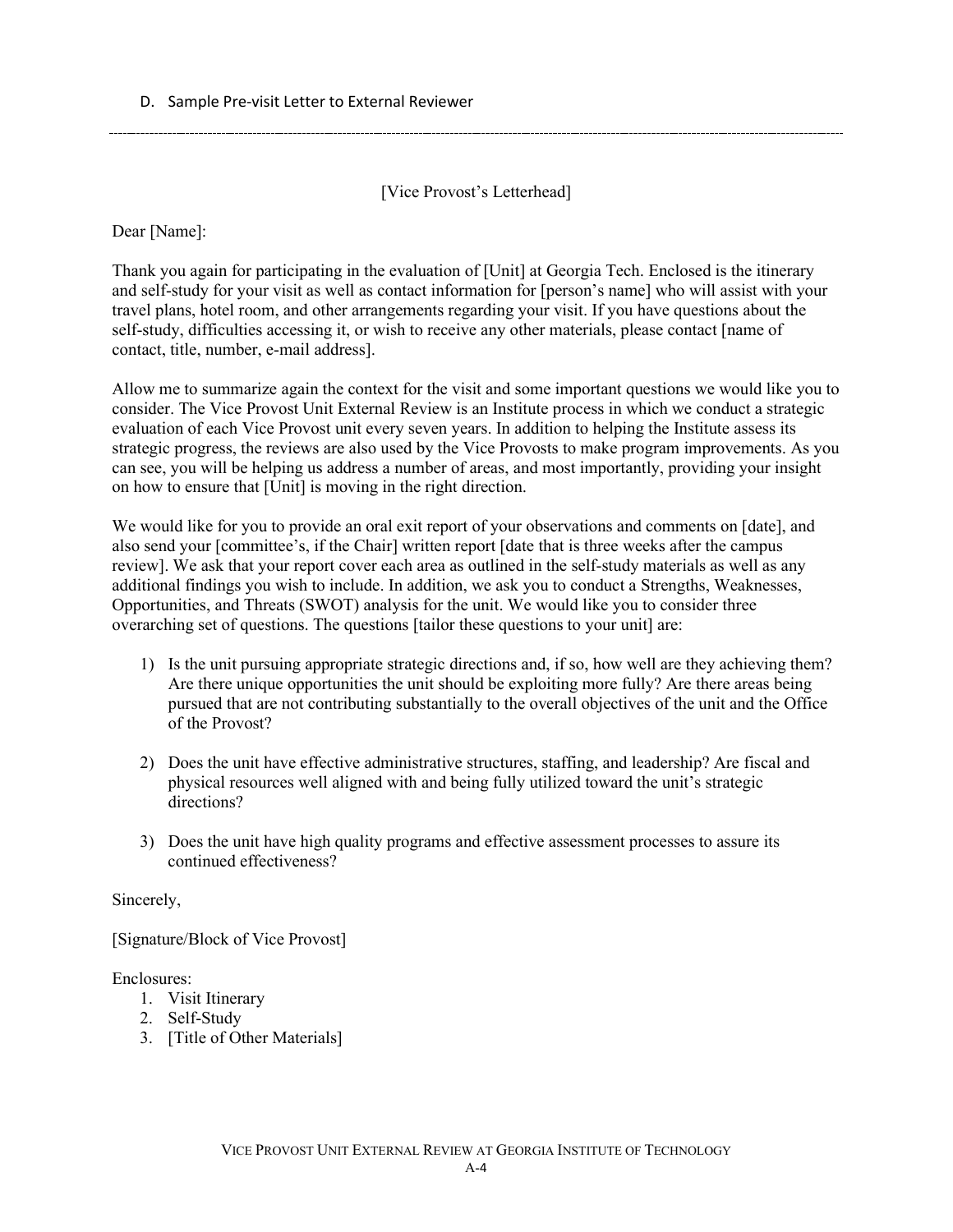## **MICHAEL A. MARLETTA**



Chair, Department of Chemistry Aldo DeBendictis Distinguished Professor Joel Hildebrand Distinguished Professor University of California, Berkeley 570 Stanley Hall University of California Berkeley, CA 94720-1460 Voice: (510) 666-2763-Office (510) 666-2766 Fax: (510) 666-2765 E-Mail: [marletta@berkeley.edu](mailto:marletta@berkeley.edu)

Biographical Sketch

Dr. Marletta, Distinguished Professor, received his A.B. (1973) at the State University College, Fredonia, New York and Ph.D. (1978) at the University of California, San Francisco. Dr. Marletta has been a Professor of Chemistry and Professor of Biochemistry and Molecular Biology at the University of California, Berkeley since 2001. Dr. Marletta received the Outstanding Achievement Award at the State University of New York College at Fredonia in 1993, is a Fellow with the American Academy of Arts and Sciences and received the American Chemical Society's Repligen Award in Chemistry of Biological Processes in 2007.

Research in Professor Marletta's research group is focused on structure/function relationships in proteins with a particular emphasis on the catalytic and biological properties of redox enzymes. Research questions are being answered using both the tools of chemistry and molecular and structural biology.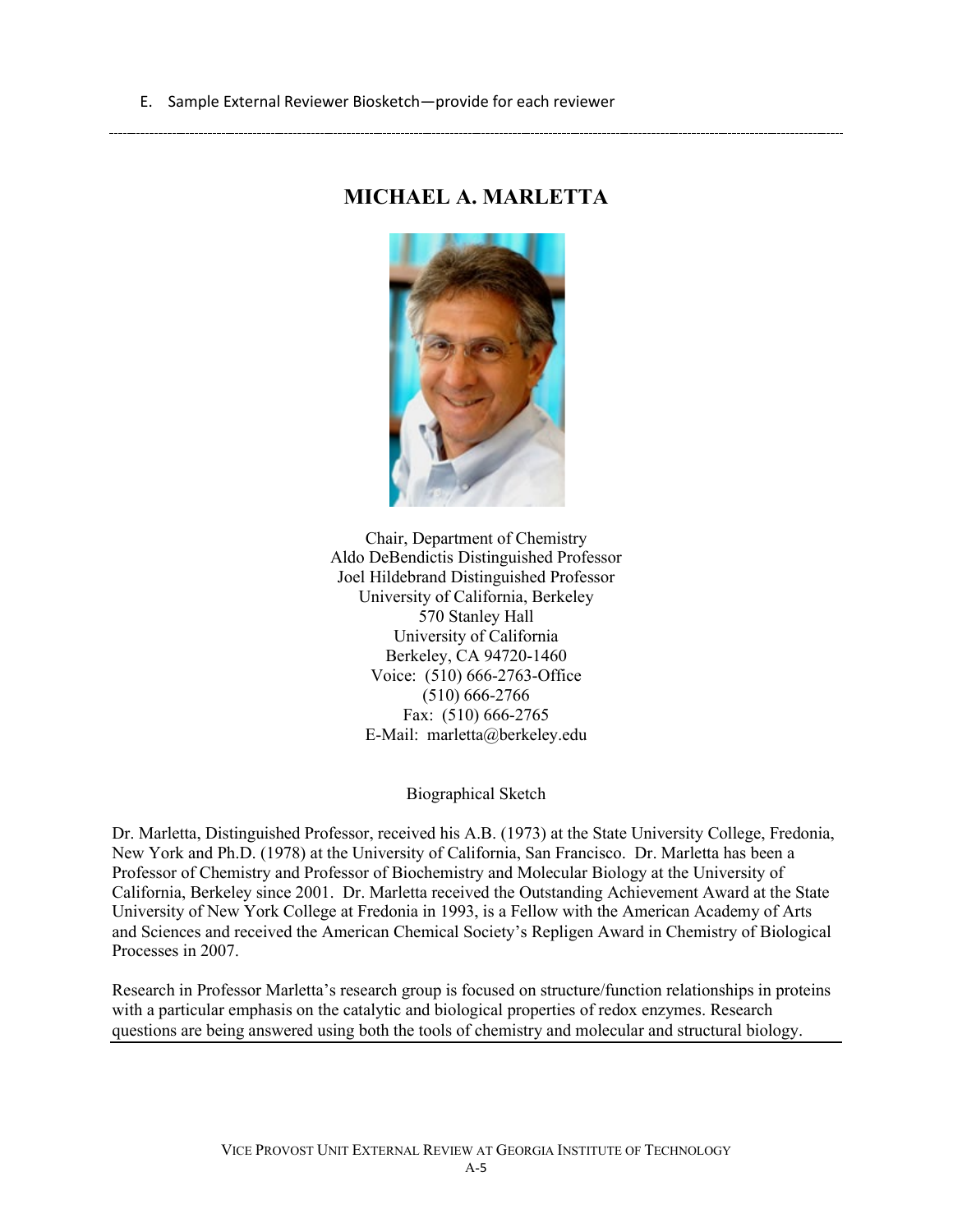F. Sample Itinerary for External Review Visit

## **Vice Provost Unit External Review of \_\_\_\_\_\_\_ GEORGIA INSTITUTE OF TECHNOLOGY ATLANTA, GEORGIA 30332**

## **SUMMARY SCHEDULE for [dates of visit]**

Unit Point of Contact: [name, title, phone number, email]

## OBJECTIVES OF THE REVIEW

- *1) [Insert objective of the review]*
- *2) [Insert objective of the review]*
- *3) [Insert objective of the review]*

#### Day of Week, Date

- 6:30 pm Meet in [location] to travel as a group to dinner
- 7:30 pm Dinner: Overview of Visit and Charge to the Visiting Review Committee [Restaurant Information and Transportation Arrangements]

#### Visiting Committee

- *[name, title, affiliation] – Committee Chair*
- *[name, title, affiliation]*
- *[name, title, affiliation]*
- *[name, title, affiliation]*

## Georgia Tech

- *[name], Vice Provost*
- *[name], Leadership position 1*
- *[name], Leadership position 2*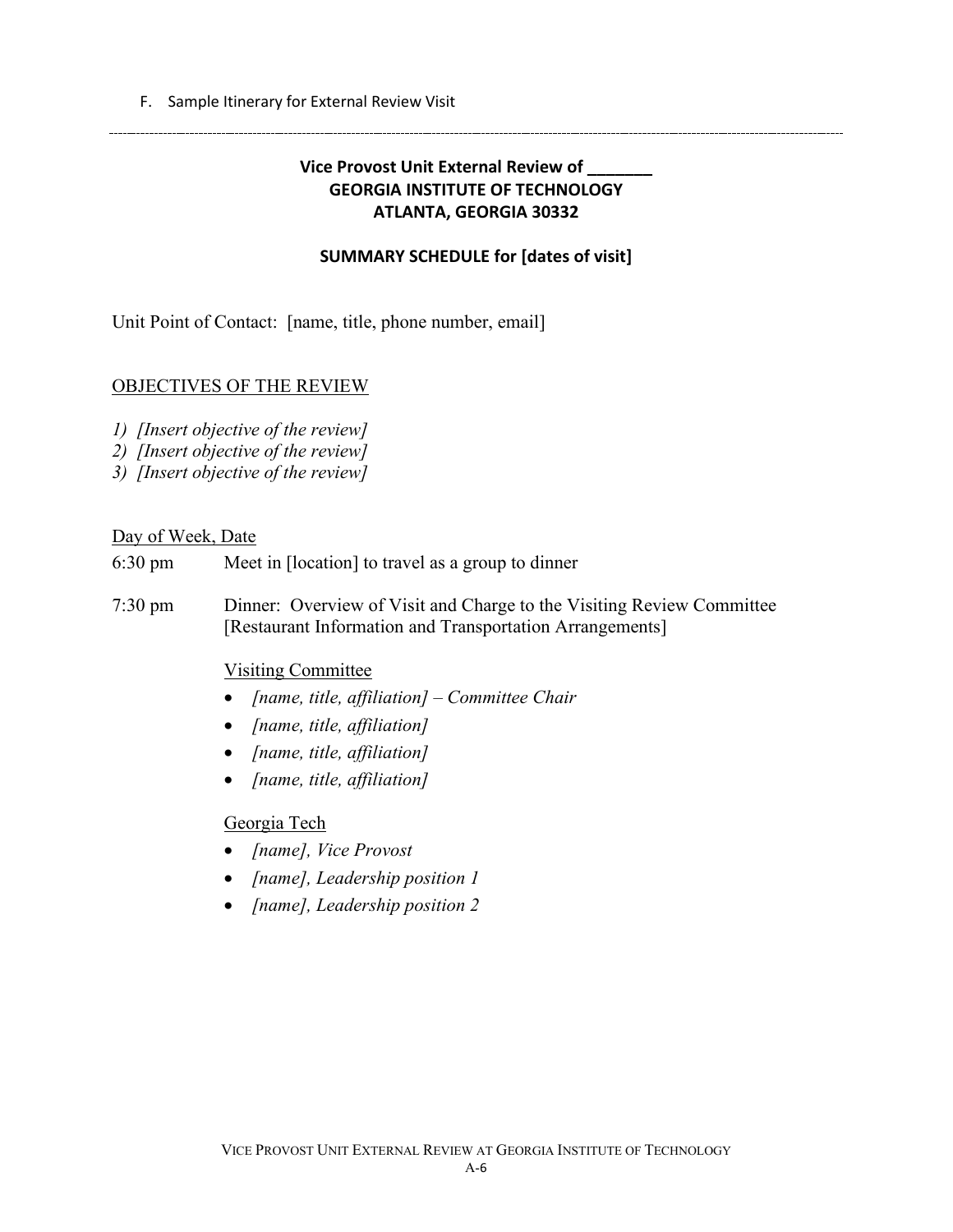## F. Sample Itinerary for External Review Visit – continued

| $7:45$ am                                                      | Meet [location] for Transportation to Campus                                                                                                                |
|----------------------------------------------------------------|-------------------------------------------------------------------------------------------------------------------------------------------------------------|
| 8:00 am                                                        | Breakfast [during overview]                                                                                                                                 |
| $8:15$ am $-$ 9:00 am                                          | Overview of the unit<br>[name], Vice Provost                                                                                                                |
| $9:00 \text{ am} - 9:30 \text{ am}$                            | Tour of Relevant Facilities<br>[names, titles]                                                                                                              |
| $9:30$ am $-10:30$ am                                          | Meeting with unit leadership                                                                                                                                |
| $10:30$ am $-11:00$ am                                         | <b>Break</b>                                                                                                                                                |
| $11:00$ am $-11:30$ am                                         | Office 1 Meeting                                                                                                                                            |
| $11:30$ am $-12:15$ pm                                         | Office 2 Meeting]                                                                                                                                           |
| $12:15 \text{ pm } - 1:15 \text{ pm }$                         | Lunch<br>[may be committee-only or with a small number of school faculty, key staff, or<br>students and not include the school chair or college leadership] |
| $1:15 \text{ pm } - 2:15 \text{ pm }$                          | Meet with Faculty<br>[names, titles]                                                                                                                        |
| $2:15 \text{ pm } - 3:15 \text{ pm }$                          | Meet with Staff<br>[names, titles]                                                                                                                          |
| $3:15 \text{ pm} - 3:45 \text{ pm}$                            | <b>Break</b>                                                                                                                                                |
| $3:45 \text{ pm} - 4:45 \text{ pm}$                            | Meet with Students (if applicable)<br>[names, titles]                                                                                                       |
| Discussion by Review Committee alone<br>$4:45$ pm $-5:15$ pm   |                                                                                                                                                             |
| Wrap-Up Meeting<br>5:15 pm $-$ 5:45 pm<br>[name], Vice Provost |                                                                                                                                                             |
| $5:45 \text{ pm}$                                              | Adjourn – Committee Members Return to Hotel via [Transportation]                                                                                            |
| $6:30 \text{ pm}$                                              | <b>External Review Committee Working Dinner</b><br>Location to be determined by committee                                                                   |

## Day of Week, Date

# Day of Week, Date

| Breakfast in [location] and transportation to meeting                                             |                                                                                                                                                                                                                                                                                                                                                                             |  |
|---------------------------------------------------------------------------------------------------|-----------------------------------------------------------------------------------------------------------------------------------------------------------------------------------------------------------------------------------------------------------------------------------------------------------------------------------------------------------------------------|--|
| $9:30 \text{ am } -11:30 \text{ am}$                                                              | <b>External Review Committee meeting [location, room number]</b>                                                                                                                                                                                                                                                                                                            |  |
| $11:30$ am $-12:30$ pm                                                                            | External Review Committee Lunch [location]                                                                                                                                                                                                                                                                                                                                  |  |
| $1:00 \text{ pm} - 2:00 \text{ pm}$<br>*times as fits schedules<br>of Provost and Vice<br>Provost | External Review Committee Exit Report [location]<br>• Rafael L. Bras, Provost and Executive Vice President for Academic Affairs<br>• [name], Vice Provost of unit<br>• [name], Other Leadership, unit<br>• Jennifer Herazy, Chief Administrative Officer for Academics and Research<br>• Loraine Phillips, Associate Provost for Academic Effectiveness<br>$\bullet$ Other? |  |
| $2:30 \text{ pm}$                                                                                 | Adjournment and Departure<br>Transportation arranged as needed for each reviewer                                                                                                                                                                                                                                                                                            |  |

## VICE PROVOST UNIT EXTERNAL REVIEW AT GEORGIA INSTITUTE OF TECHNOLOGY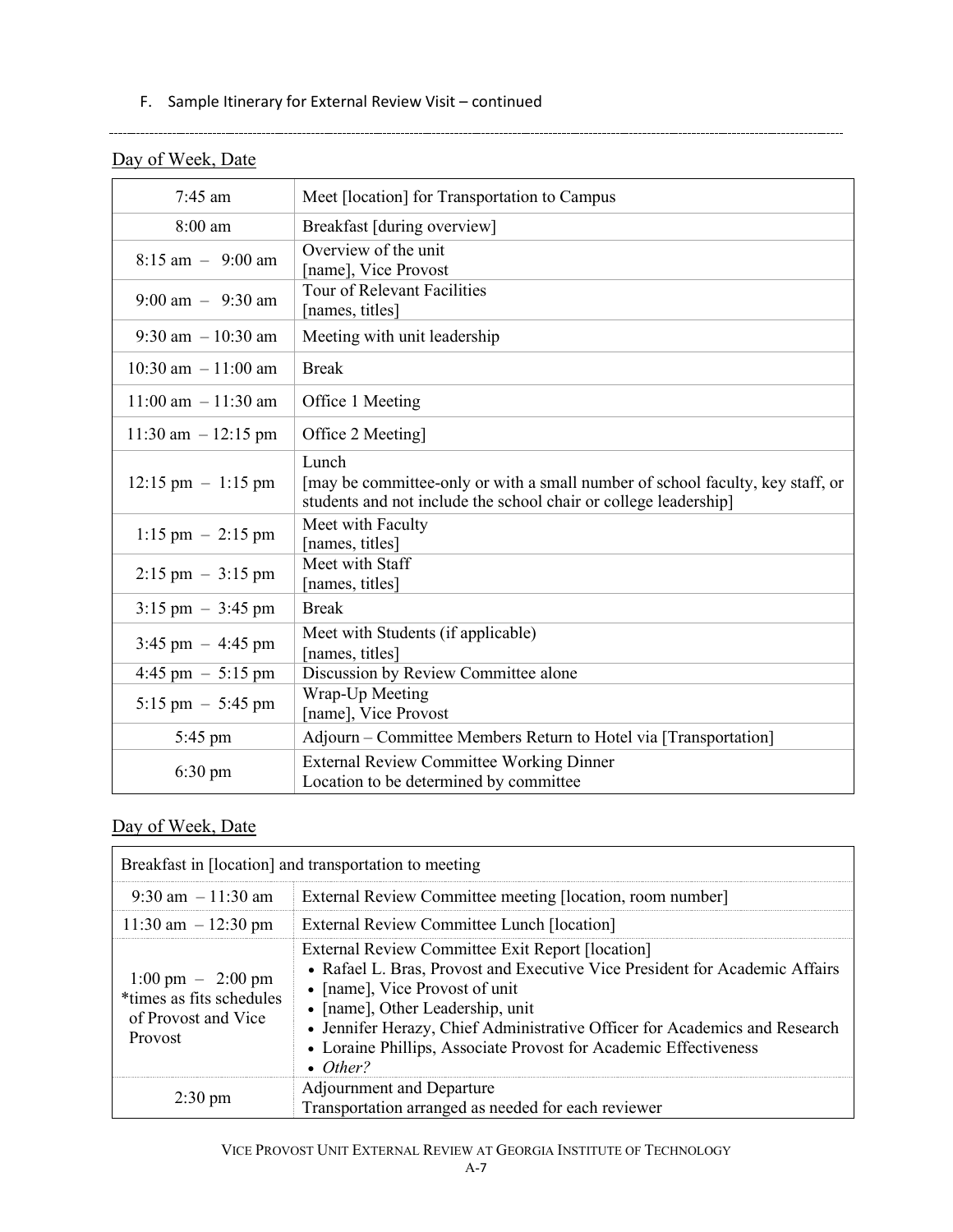G. Sample Process for Feedback Loop Following Receipt of the External Review Report

The facilitator's job is to ensure that the process is followed, that feedback is given, and action is taken as deemed appropriate by the reviewed unit—the driver of the action plan is the unit Vice Provost.

- 1. External report is received by the unit.
- 2. The report is reviewed by the Provost and appropriate Vice Provost.
- 3. The Vice Provost arranges a unit meeting for a "read out" discussion of the report and responds to questions.
- 4. An initial plan of action is uploaded to the secure website < www. apr.gatech.edu > and shared with the Associate Provost.
- 5. The Associate Provost calls a meeting of the Provost, Vice Provost, Chief Administrative Officer, and others as requested by the Vice Provost of the reviewed unit. At this meeting, the Vice Provost will propose what actions they expect to take in response to the report. It is at this point that it might be suggested that a different facilitator be appointed.
- 6. It is then up to the Vice Provost to work out a calendar and schedule of carrying out this action plan. The facilitator is available to assist and to provide feedback along the way.
- 7. A report is uploaded to the secure website  $\leq$  www. apr.gatech.edu  $>$  each spring semester.
- 8. The facilitator keeps the Provost and other Vice Provosts informed at appropriate intervals.
- 9. The outcomes of the action plan are submitted as part of the next self-study.

| <b>Vice Provost Unit External Review Schedule</b>     |                       |                    |  |
|-------------------------------------------------------|-----------------------|--------------------|--|
| Unit                                                  | Incumbent             | <b>Review Year</b> |  |
| <b>Enrollment Services</b>                            | Paul Kohn             | 2017               |  |
| Undergraduate Education                               | Colin Potts           | 2018               |  |
| Graduate Education & Faculty Development Bonnie Ferri |                       | 2020-21            |  |
| International Initiatives                             | <b>Yves Berthelot</b> | 2020-21            |  |

## H. Review Schedule 2017-2021